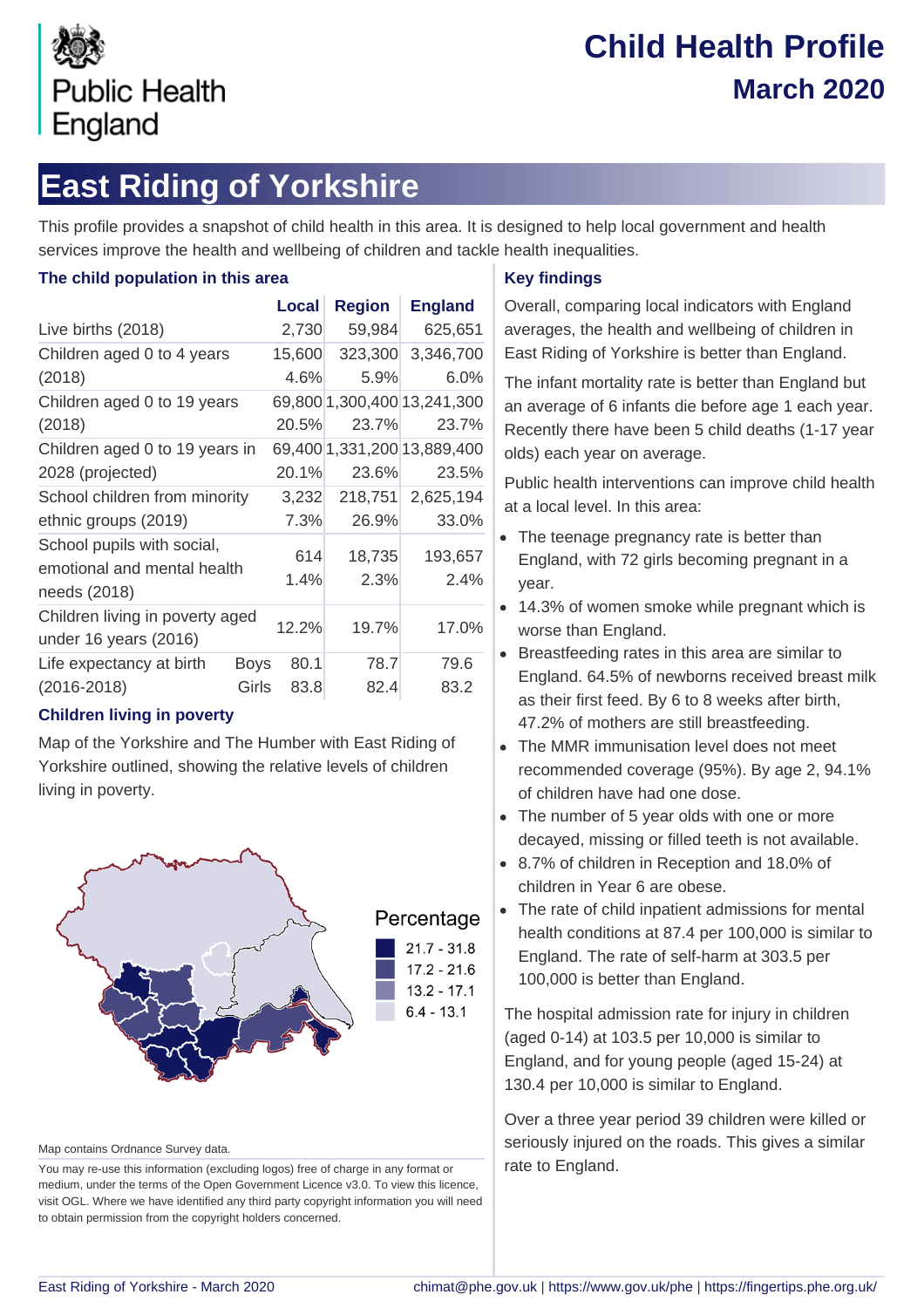## East Riding of Yorkshire Child Health Profile March 2020

#### **Childhood obesity**

These charts show the percentage of children who have excess weight (obese or overweight) in Reception (aged 4-5 years) and Year 6 (aged 10-11 years). They compare East Riding of Yorkshire with its statistical neighbours, and the England average. Compared with the England average, this area has a better percentage of children in Reception (20.1%) and a better percentage in Year 6 (31.7%) who have excess weight.





#### **Children aged 10-11 years who have excess weight, 2018/19 (percentage)**



Note: This analysis uses the 85th and 95th centiles of the British 1990 growth reference (UK90) for BMI to classify children as overweight and obese. I indicates 95% confidence interval.

#### **Young people and alcohol**

Nationally, the rate of hospital admissions of children and young people for conditions wholly related to alcohol is decreasing. This is not the case in East Riding of Yorkshire, where there is no significant trend. The admission rate in the latest period is also similar to the England average.

#### **Hospital admissions of children and young people for conditions wholly related to alcohol (rate per 100,000 population aged 0-17 years)**



#### **Young people's mental health**

Nationally, the rate of young people being admitted to hospital as a result of self-harm is not significantly changing, and this is also the case in East Riding of Yorkshire. The admission rate in the latest pooled period is lower than the England average\*. Nationally, levels of self-harm are higher among young women than young men.

#### **Young people aged 10 to 24 years admitted to hospital as a result of self-harm (rate per 100,000 population aged 10-24 years)**



East Riding of Yorkshire - March 2020 [chimat@phe.gov.uk](mailto:chimat@phe.gov.uk) |<https://www.gov.uk/phe>|<https://fingertips.phe.org.uk/>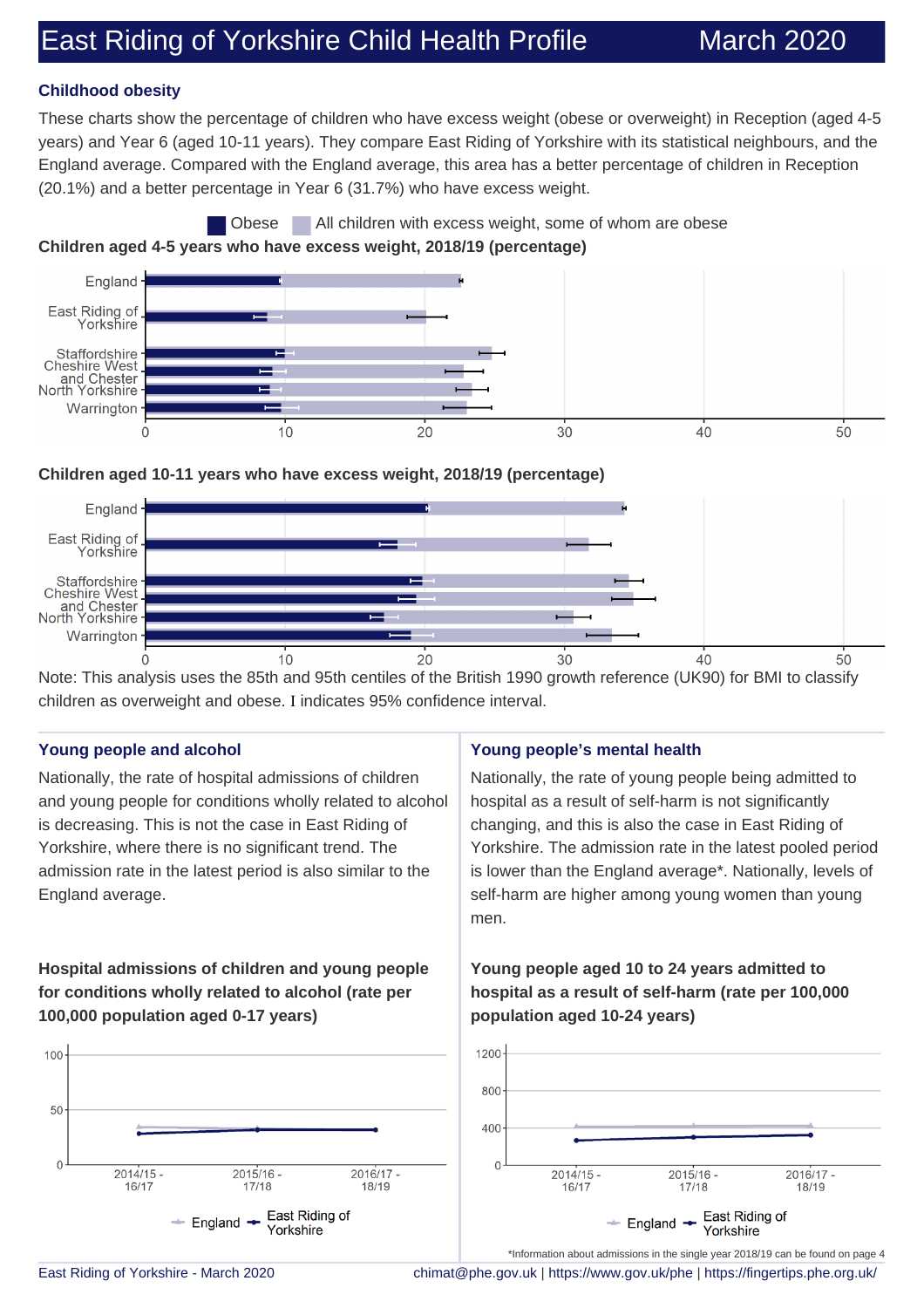### East Riding of Yorkshire Child Health Profile March 2020

These charts compare East Riding of Yorkshire with its statistical neighbours, and the England and regional averages.

#### **Child development at 2-2½ years**

**Children at or above expected level of development in all five areas at 2-2½ years, 2018/19 (percentage of children reviewed)**



88.8% of children aged 2-2½ years were at or above the expected level of development in all five areas of development (communication, gross motor, fine motor, problem-solving and personal-social skills) in 2018/19. This is better than the England average. A better proportion of children were at or above the expected level of development for communication skills (93.5%) and a better proportion for personal-social skills (95.9%) when compared with England (90.0% for communication and 92.9% for personal-social skills).

#### **Breastfeeding**

#### **First feed breast milk, 2018/19 (percentage of newborns)**



Breastfeeding rates in this area are similar to England. 64.5% of newborns received breast milk as their first feed. By 6 to 8 weeks after birth, 47.2% of mothers are still breastfeeding.

#### **Young people's sexual and reproductive health**

**Teenage conceptions in girls aged under 18 years, 2017 (rate per 1,000 female population aged 15-17 years)**



In 2017, approximately 14 girls aged under 18 conceived, for every 1,000 girls aged 15-17 years living in this area. This is lower than the regional average and lower than the England average. Chlamydia screening is recommended for all sexually active 15-24 year olds. Increasing detection rates indicate improved screening activity; it is not a measure of prevalence. In 2018, the detection rate in this area was 1,237 per 100,000 which is worse than the minimum recommended rate of at least 2,300.

### **Measles, mumps and rubella (MMR) vaccination MMR vaccination coverage by age 2 years, 2018/19 (percentage of eligible children)**



minimum recommended coverage of 95% (the black line).

Slightly less than 95% (the minimum recommended coverage level) of children have received their first dose of MMR immunisation by the age of two in this area (94.1%). By the age of five, only 91.5% of children have received their second dose of MMR immunisation.

Note: Where data is not available or figures have been suppressed, no bar will appear in the chart for that area.